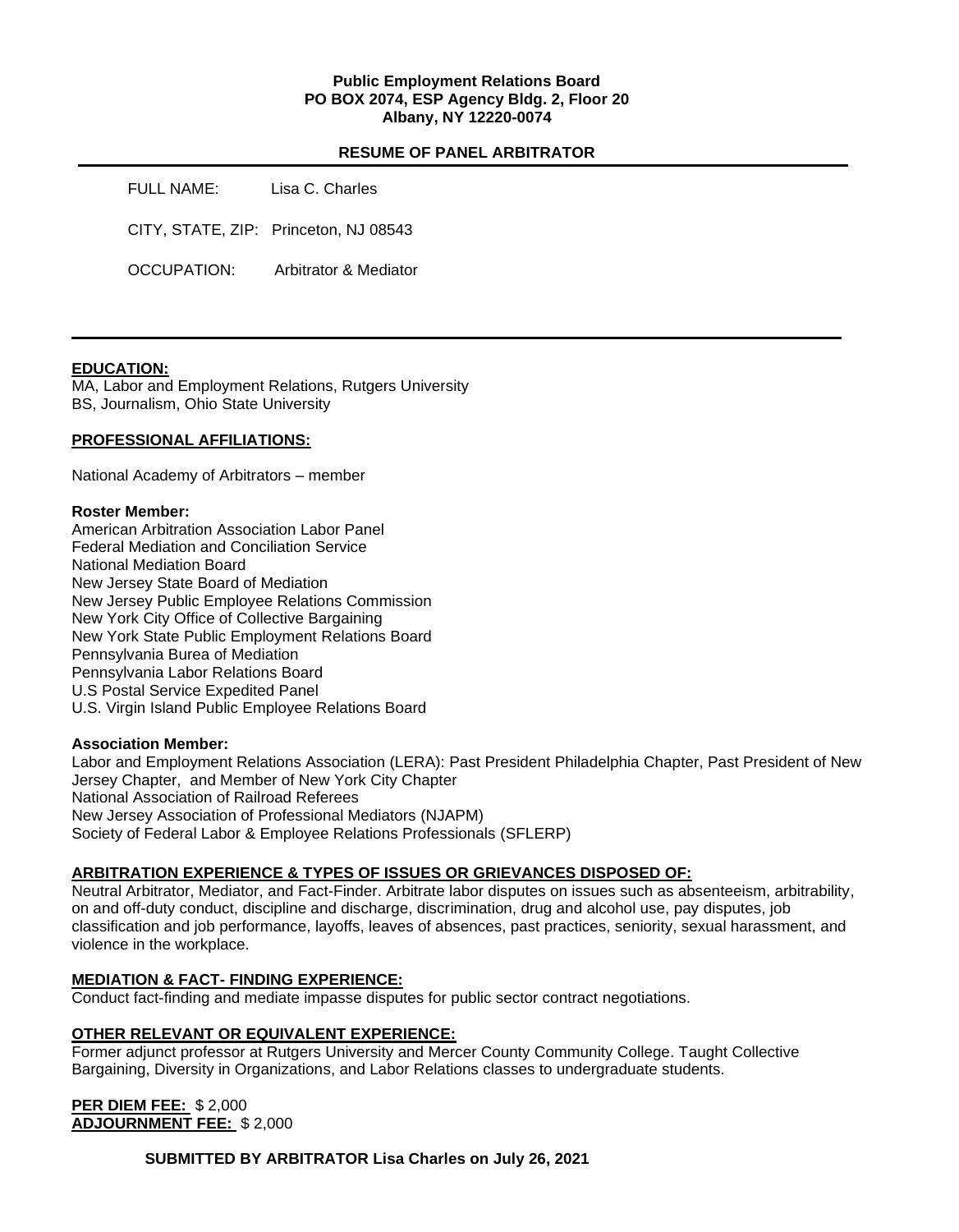### **Public Employment Relations Board PO BOX 2074, ESP Agency Bldg. 2, Floor 20 Albany, NY 12220-0074**

# **BILLING DISCLOSURE STATEMENT**

# ARBITRATOR'S NAME: **Lisa C. Charles**

The following is a description of my fees and expenses:

# A) HEARING TIME.

- (1) My per diem is \$2000 for each day or any part thereof spent hearing a case.
- (2) If a hearing day exceeds 7 hours, I charge:

 $\Box$ a second full per diem  $x\Box$ a prorated per diem

 $\Box$ no additional charge  $\Box$ other (describe) :

(3) Additional comments:

B) STUDY TIME.

- (1) I charge \$ 2000 for each day spent in preparation of the opinion and award.
- (2) This charge  $x$  will  $\Box$  will not be prorated for partial days devoted to such preparation.
- (3) Additional comments:

## C) TRAVEL TIME AND EXPENSES.

(1) When travel time plus hearing time exceeds hours in a calendar day:

 $x \Box$  Not applicable (no additional charge)

 $\Box$  I charge as follows (describe):

(2) I charge for actual, travel-related expenses incurred in connection with the case  $x \rightarrow YES$   $\Box$  NO.

Where appropriate, a mileage charge for auto travel will be billed at:

| x□ Prevailing IRS rate | $\Box$ Other (describe): |
|------------------------|--------------------------|
|------------------------|--------------------------|

(3) When the scheduled hearing day(s) requires an overnight stay:

There is no charge, other than for lodging and subsistence.

 $\Box$ I charge as follows (describe):

(4) Additional Comments: